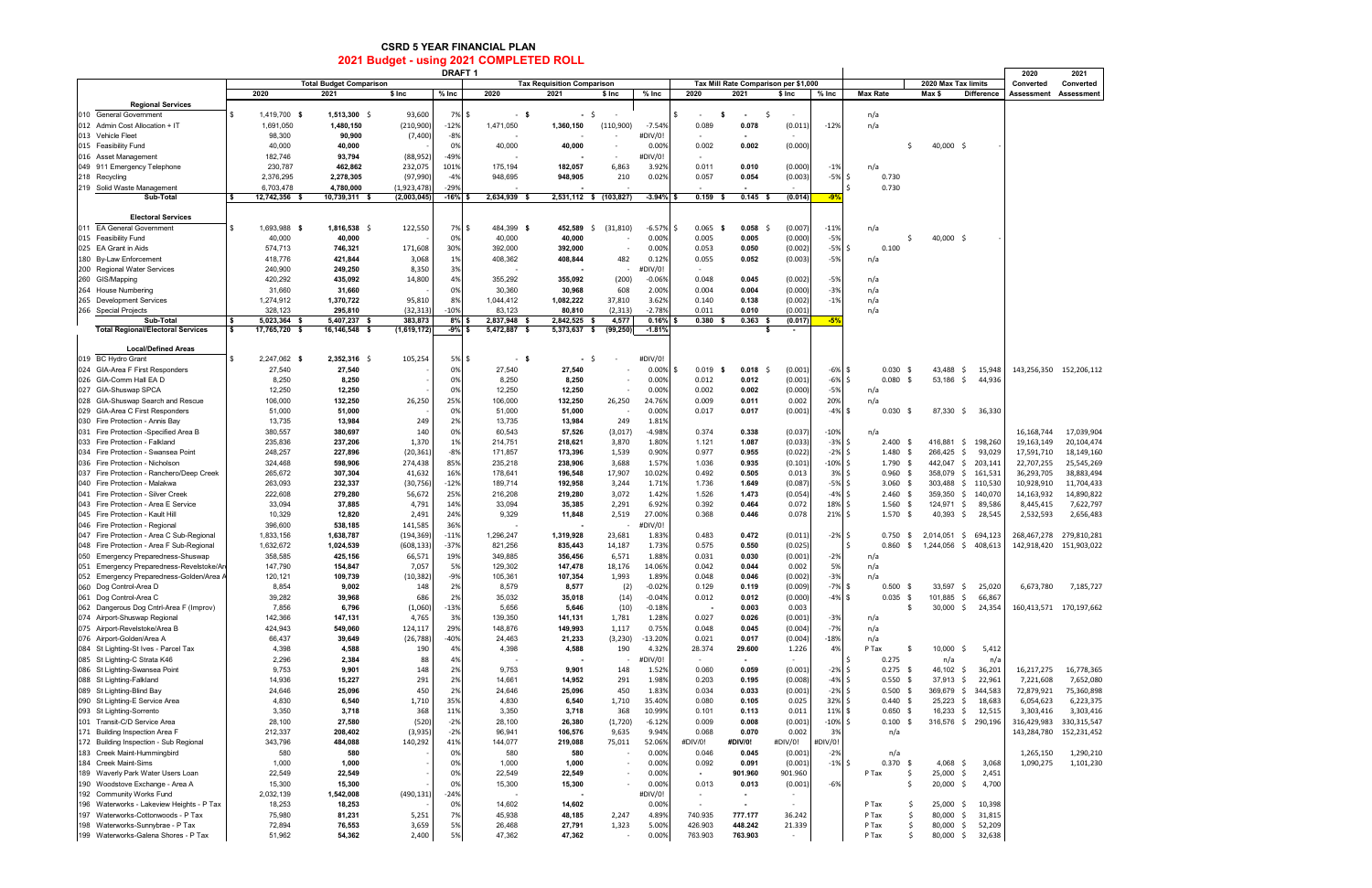| 2020      | 2021                  |
|-----------|-----------------------|
| Converted | Converted             |
|           | Assessment Assessment |

| 25,157,477 | 25,157,477 |
|------------|------------|
| 44,253,781 | 47,411,300 |
| 1.352.338  | 1.382.107  |

## **CSRD 5 YEAR FINANCIAL PLAN 2021 Budget - using 2021 COMPLETED ROLL**

|                                          |                          |                                |               | <b>DRAFT1</b>         | 2021 Budget - using 2021 COMPLETED ROLL |                       |                |              |                                      |         |         |                        |                 |                       |                       | 2020        | 2021                    |
|------------------------------------------|--------------------------|--------------------------------|---------------|-----------------------|-----------------------------------------|-----------------------|----------------|--------------|--------------------------------------|---------|---------|------------------------|-----------------|-----------------------|-----------------------|-------------|-------------------------|
|                                          |                          | <b>Total Budget Comparison</b> |               |                       | <b>Tax Requisition Comparison</b>       |                       |                |              | Tax Mill Rate Comparison per \$1,000 |         |         |                        |                 | 2020 Max Tax limits   | Converted             | Converted   |                         |
|                                          | 2020                     | 2021                           | \$ Inc        | % Inc                 | 2020                                    | 2021                  | \$ Inc         | $%$ Inc      | 2020                                 | 2021    | \$ Inc  | $%$ Inc                | <b>Max Rate</b> | Max \$                | <b>Difference</b>     | Assessment  | Assessment              |
| 201 Waterworks-Falkland - P Tax          | 130,556                  | 138,739                        | 8,183         | 6%                    | 47,373                                  | 49,741                | 2,368          | 5.00%        | 197.388                              | 205.541 | 8.154   | 4%                     | P Tax           | 80,000<br>-S          | 30,259<br>- S         |             |                         |
| 202 Waterworks-Cedar Heights - P Tax     | 202,553                  | 212,660                        | 10,107        | 5%                    | 75,191                                  | 78,950                | 3,759          | 5.00%        | 162.751                              | 170.887 | 8.136   | 5%                     | P Tax           | \$<br>125,000 \$      | 46,050                |             |                         |
| 203 Waterworks-Eagle Bay - P Tax         | 64,315                   | 67,530                         | 3,215         | 5%                    | 31,829                                  | 33,420                | 1,591          | 5.00%        | 328.134                              | 344.536 | 16.402  | 5%                     | P Tax           | Ŝ.<br>$30,313$ \$     | (3, 107)              |             |                         |
| 204 Waterworks-Saratoga - P Tax          | 1,517,056                | 815,089                        | (701,967      | $-46%$                | 29,750                                  | 22,514                | (7, 236)       | $-24.32%$    | 291.667                              | 220.725 | (70.941 | $-24%$                 | P Tax           | n/a                   |                       |             |                         |
| 206 Waterwks-McArthur/Reedman-P Tax      | 111,077                  | 120,152                        | 9,075         | 8%                    | 34,454                                  | 36,176                | 1,722          | 5.00%        | 244.355                              | 246.095 | 1.741   | 1%                     | P Tax           | 100,000<br>\$         | 63,824<br>- S         |             |                         |
| 208 Waterworks-Sorrento-P Tax            | 625,457                  | 333,976                        | (291, 481)    | $-47%$                | 73,878                                  | 77,572                | 3,694          | 5.00%        | 196.484                              | 190.595 | (5.889) | $-3%$                  | P Tax           | \$<br>100,000         | \$<br>22,428          |             |                         |
| 209 Waterworks-Anglemont - P Tax         | 1,057,244                | 1,000,594                      | (56, 650)     | $-5%$                 | 605,800                                 | 605,800               |                | 0.00%        | 480.412                              | 482.709 | 2.297   | 0%                     | P Tax           | \$<br>1,000,000       | \$<br>394,200         |             |                         |
| 210 South Shuswap LWMP - P Tax           | 59,300                   | 61,020                         | 1,720         | 3%                    | 44,300                                  | 45,096                | 796            | 1.80%        | 7.931                                | 8.056   | 0.125   | 2%                     | \$40/Parcel     | 275,000 \$<br>- \$    | 229,904               |             |                         |
| 211 North Shuswap LWMP - P Tax           | 45,080                   | 36,940                         | (8, 140)      | $-18%$                | 27,080                                  | 27,440                | 360            | 1.33%        | 7.613                                | 7.730   | 0.116   | 2%                     | \$25/Parcel     | - \$<br>100,000       | \$<br>72,560          |             |                         |
| 212 Seymour Arm LWMP - P Tax             | 6,610                    | 6,000                          | (610)         | $-9%$                 | 3,010                                   | 3,000                 | (10)           | $-0.33%$     | 6.432                                | 6.329   | (0.103) | $-2%$                  | \$50/Parcel     | $20,000$ \$<br>- \$   | 17,000                |             |                         |
| 213 Area E LWMP - Improvements only      | 35,728                   | 31,720                         | (4,008)       | $-11%$                | 23,155                                  | 19,548                | (3,607)        | $-15.58%$    | 0.092                                | 0.078   | (0.014) | $-16%$                 |                 | \$<br>81,000 \$       | 61,452                | 25,157,477  | 25, 157, 477            |
| 213 Area E LWMP - Parcel Tax             |                          |                                |               | DIV/0!                | 2,573                                   | 2,172                 | (401)          | $-15.58%$    | 1.982                                | 1.673   | (0.309) | $-16%$                 | \$65/Parcel \$  | 9,000                 | 6,828<br>\$           |             |                         |
| 239 Cemetery-Area D                      | 3,700                    | 3,700                          |               | 0%                    | 3,700                                   | 3,700                 |                | 0.00%        | 0.008                                | 0.008   | (0.001) | $-7%$<br>. ድ           | $0.020$ \$      |                       | 5,507<br>$9,207$ \$   | 44,253,781  | 47,411,300              |
| 240 Cemetery-Golden/Area A               | 33,572                   | 41,146                         | 7,574         | 23%                   | 22,585                                  | 34,578                | 11,993         | 53.10%       | 0.020                                | 0.028   | 0.009   | 45%                    | n/a             |                       |                       |             |                         |
| 241 Cemetery-Revelstoke/Area B           | 109,067                  | 104,402                        | (4,665)       | $-4%$                 | 78,065                                  | 82,400                | 4,335          | 5.55%        | 0.025                                | 0.024   | (0.001) | $-3%$<br>S.            | $0.100$ \$      | 266,866               | -\$<br>184,466        |             |                         |
| 255 Anti-Whistling-Elson Rd Crossing     | 630                      | 705                            | 75            | 12%                   | 630                                     | 655                   | 25             | 3.97%        | 0.047                                | 0.047   | 0.001   | 2%<br>Ŝ.               | 0.290           | - \$<br>3,577         | \$<br>2,922           | 1,352,338   | 1,382,107               |
| 280 Milfoil Control Program              | 521,288                  | 329,025                        | (192, 263)    | $-37%$                | 301,343                                 | 308,875               | 7,532          | 2.50%        | 0.027                                | 0.026   | (0.000) | $-2\%$ \$              | 0.500           |                       |                       |             |                         |
| 282 Shuswap Watershed Council - P Tax    | 180,000                  | 159,038                        | (20, 962)     | $-12%$                | 175,593                                 | 155,554               | (20, 039)      | $-11.41%$    | $\sim$                               | 10.930  | 10.930  |                        |                 | \$<br>180,000 \$      | 24,446                |             |                         |
| 286 Weed Control/Enforcement - Electoral | 86,505                   | 87,424                         | 919           | 1%                    | 75,199                                  | 76,026                | 827            | 1.10%        | 0.010                                | 0.010   | (0.000) | $-4%$                  | n/a             |                       |                       |             |                         |
| Weed Control/Enforcement - Municipal     | $\overline{\phantom{a}}$ |                                |               | #DIV/0!               | 8,356                                   | 8,448                 | 92             | 1.10%        | 0.001                                | 0.001   | (0.000) | $-4%$                  | n/a             |                       |                       |             |                         |
| 290 Mosquito Control - Revelstoke/Area B | 77,363                   | 78,743                         | 1,380         | 2%                    | 73,801                                  | 73,781                | (20)           | $-0.03%$     | 0.024                                | 0.022   | (0.002) | $-8%$<br>$\zeta$       | 0.287           |                       |                       |             |                         |
| 291 Mosquito Control - Spec Area A       | 169,450                  | 167,196                        | (2, 254)      | $-1%$                 | 81,058                                  | 82,464                | 1,406          | 1.73%        | 0.075                                | 0.072   | (0.003) | $-4%$                  | n/a             |                       |                       | 107,663,826 | 114,315,649             |
| 292 Mosquito Control - Area E            | 7,814                    | 8,416                          | 602           | 8%                    | 7,814                                   | 7,816                 | $\overline{2}$ | 0.03%        | 0.129                                | 0.126   | (0.003) | $-3%$                  | n/a             |                       |                       | 6,054,623   | 6,223,375               |
| 294 Mosquito Control - Scotch/Lee Creek  |                          | 34,874                         | 34,874        | Olv/0!                |                                         | 31,804                | 31,804         | #DIV/0!      | $\sim$                               | 0.045   | 0.045   | #DIV/0!<br>S.          | 0.350           | - \$                  | 225,885 \$ 194,081    | 67,262,931  | 70,319,079              |
| 295 Sterile Insect Release               | 67,659                   | 67,122                         | (537)         | $-1%$                 | 59,037                                  | 58,500                | (537)          | $-0.91%$     | 0.012                                | 0.012   | (0.001) | $-4%$<br><sup>\$</sup> | 0.340           |                       |                       |             | 490,246,547 507,931,508 |
| 295 SIR - Parcel Tax Salmon Arm          |                          |                                |               | #DIV/0!               | 8,622                                   | 8,622                 |                | 0.00%        | 111.684                              | 111.684 |         | 0%                     | P Tax           | 12 parcels 77.2 acres |                       |             |                         |
| 300 Shuswap Tourism                      | 712,953                  | 496,728                        | (216, 225)    | $-30%$                | 333,517                                 | 357,688               | 24,171         | 7.25%        | 0.030                                | 0.030   | 0.001   | 3%                     | n/a             |                       |                       |             |                         |
| 302 Economic Development - Areas C D F   | 673,321                  | 239,810                        | (433, 511)    | $-64%$                | 265,940                                 | 239,810               | (26, 130)      | $-9.83%$     | 0.039                                | 0.034   | (0.006) | $-14%$                 | n/a             |                       |                       |             |                         |
| 304 Tourism Info - Area C                | 30,600                   | 30,600                         |               | 0%                    | 30,600                                  | 30,600                |                | 0.00%        | 0.010                                | 0.010   | (0.000) | $-4%$                  | n/a             |                       |                       |             |                         |
| 305 Film Commission                      | 87,852                   | 53,412                         | (34, 440)     | $-39%$                | 29,305                                  | 29,855                | 550            | 1.88%        | 0.002                                | 0.002   | (0.000) | $-3%$                  | n/a             |                       |                       |             |                         |
| 306 EDC Area A                           | 76,500                   | 76,500                         |               | 0%                    | 66,500                                  | 67,400                | 900            | 1.35%        | 0.058                                | 0.055   | (0.002) | $-4%$                  | n/a             |                       |                       |             |                         |
| 307 Area F - Ec Dev/Tourism Promotion    | 25,500                   | 25,500                         |               | 0%                    | 25,500                                  | 25,500                |                | 0.00%        | 0.022                                | 0.021   | (0.001) | $-6%$                  |                 | 25,500<br>S           |                       |             |                         |
| 313 Comm Parks-Area D                    | 20,400                   | 20,400                         |               | 0%                    | 20,400                                  | 20,400                |                | 0.00%        | 0.030                                | 0.029   | (0.002) | $-6\%$ \$              | $0.256$ \$      |                       | 170,197 \$ 149,797    |             |                         |
| 316 Rail Trail Corridor                  | 987,328                  | 678,097                        | (309, 231)    | $-31%$                | 188,668                                 | 188,120               | (548)          | $-0.29%$     |                                      |         |         |                        |                 |                       |                       |             |                         |
| 320 Parks/Playgrounds-Area E             | 38,794                   | 38,358                         | (436)         | $-1%$                 | 38,794                                  | 38,358                | (436)          | $-1.12%$     | 0.641                                | 0.616   | (0.024) | $-4\%$ \$              | $0.770$ \$      | 44,140                | - \$<br>5,782         | 6,054,623   | 6,223,375               |
| 321 EA A Community Parks                 | 745,632                  | 963,873                        | 218,241       | 29%                   | 139,102                                 | 133,304               | (5, 798)       | $-4.17%$     | 0.121                                | 0.109   | (0.011) | Ŝ.<br>$-10%$           | $0.400$ \$      | 412,422 \$            | 279,118               |             |                         |
| 322 EA B Community Parks                 | 3,650                    | 1,250                          | (2, 400)      | $-66%$                | 2,450                                   | 1,250                 | (1, 200)       | -48.98%      | 0.004                                | 0.002   | (0.002) | S.<br>$-51%$           | $0.400$ \$      | 151,255               | 150,005<br>-S         |             |                         |
| 323 EA C Community Parks                 | 796,047                  | 1,401,590                      | 605,543       | 76%                   | 686,047                                 | 692,090               | 6,043          | 0.88%        | 0.235                                | 0.228   | (0.007) | $-3%$<br>Ŝ.            | $0.400$ \$      | 1,164,403             | 472,313<br>\$         |             |                         |
| 324 EA D Community Parks                 | 147,205                  | 396,890                        | 249,685       | 170%                  | 139,205                                 | 140,390               | 1,185          | 0.85%        | 0.207                                | 0.196   | (0.011) | \$<br>$-5%$            | $0.400$ \$      | 265,932 \$            | 125,542               |             |                         |
| 325 EA E Community Parks                 | 198,370                  | 248,179                        | 49,809        | 25%                   | 135,620                                 | 137,133               | 1,513          | 1.12%        | 0.241                                | 0.236   | (0.005) | $-2%$<br>Ŝ.            | $0.400$ \$      | 205,493               | 68,360<br>\$          |             |                         |
| 326 EA F Community Parks                 |                          | 754,881                        | 754,881       | DIV/0!                | 447,766                                 | 464,717               | 16,951         | 3.79%        | 0.279                                | 0.273   | (0.006) | Ŝ.<br>$-2%$            | $0.400$ \$      |                       | 649,671 \$ 184,954    |             |                         |
| 330 Recreation - Specified Area B        | 181,554                  | 211,664                        | 30,110        | 17%                   | 65,210                                  | 69,109                | 3,899          | 5.98%        | 0.403                                | 0.406   | 0.002   | 1%                     | n/a             |                       |                       | 16,168,744  | 17,039,904              |
| 340 Arena Golden & Area A                | 1,142,508                | 962,467                        | (180, 041)    | $-16%$                | 426,929                                 | 533,659               | 106,730        | 25.00%       | 0.195                                | 0.231   | 0.037   | 19%<br>S.              | 2.150           | \$                    | 442,013 \$ (91,646)   |             |                         |
| 341 Area A Shared Services               | 128,530                  | 129,540                        | 1,010         | 1%                    | 93,530                                  | 94,540                |                |              |                                      |         |         |                        |                 |                       |                       |             |                         |
| 344 EA C Multi Purpose Recreation        | 61,200                   | 61,200                         |               | 0%                    | 61,200                                  | 61,200                |                | 0.00%        | 0.021                                | 0.020   | (0.001) | -4%                    |                 | $61,200$ \$<br>\$     |                       |             |                         |
| 345 Sicamous Rec Centre (Area E)         | 656,300                  | 711,771                        | 55,471        | 8%                    | 340,888                                 | 360,421               | 19,533         | 5.73%        | 0.220                                | 0.222   | 0.003   | 1%                     | n/a             |                       |                       |             | 155,288,445 162,012,009 |
| 355 TV Rebroadcast-Area A                | 66,000                   |                                | (66,000)      | $-100%$               | 43,011                                  | (65,000)              | (108, 011)     | $-251.12%$   | 0.040                                | (0.057) | (0.097) | $-242%$                | n/a             |                       |                       |             | 107,478,238 114,122,461 |
| 370 Curling Rink-Golden/Area A           | 68,046                   | 86,209                         | 18,163        | 27%                   | 56,503                                  | 60,566                | 4,063          | 7.19%        | 0.026                                | 0.026   | 0.000   | 2%                     | n/a             |                       |                       |             |                         |
| 380 Library-Golden/Area A                | 434,455                  | 398,792                        | (35, 663)     | $-8%$                 | 238,184                                 | 239,521               | 1,337          | 0.56%        | 0.109                                | 0.104   | (0.005) | $-4\%$ \$              | 0.830           | - \$                  | 1,507,433 \$1,267,912 |             |                         |
| 381 Library-Okanagan Regional            | 898,473                  | 894,554                        | (3,919)       | 0%                    | 878,978                                 | 880,055               | 1,077          | 0.12%        | 0.141                                | 0.135   | (0.006) | -4%                    | n/a             |                       |                       |             | 623,421,997 653,303,461 |
| 385 Museum-Golden/Area A                 | 70,000                   | 65,000                         | (5,000)       | -7%                   | 62,482                                  | 57,482                | (5,000)        | $-8.00%$     | 0.028                                | 0.025   | (0.004) | $-13\%$ \$             | $0.500$ \$      |                       | 908,092 \$ 850,610    |             |                         |
| 495 Fiscal Services                      | 4,489,375                | 4,100,563                      | (388, 812)    | $-9%$                 |                                         |                       |                |              |                                      |         |         |                        |                 |                       |                       |             |                         |
| Sub-Total                                | 30,420,129 \$            | 29,148,179 \$                  | (1, 271, 950) | $-4.2\%$ \$           | 11,801,078 \$                           | 12,105,027 \$ 303,949 |                | 2.58%        |                                      |         |         |                        |                 |                       |                       |             |                         |
| <b>Total CSRD Services</b>               | 48,185,849 \$<br>\$      | 45,294,727 \$                  | (2,891,122)   | <mark>-6.0%</mark> \$ | 17,273,965 <mark>\$</mark>              | 17,478,664 \$ 204,699 |                | <b>1.19%</b> |                                      |         |         |                        |                 |                       |                       |             |                         |

|         | 107,663,826 114,315,649 |             |
|---------|-------------------------|-------------|
|         | 6,054,623               | 6,223,375   |
| 194,081 | 67,262,931              | 70,319,079  |
|         | 490,246,547             | 507,931,508 |
|         |                         |             |

| 6,054,623 | 6,223,375 |
|-----------|-----------|
|           |           |

| 16,168,744  | 17,039,904  |
|-------------|-------------|
|             |             |
| 155,288,445 | 162,012,009 |